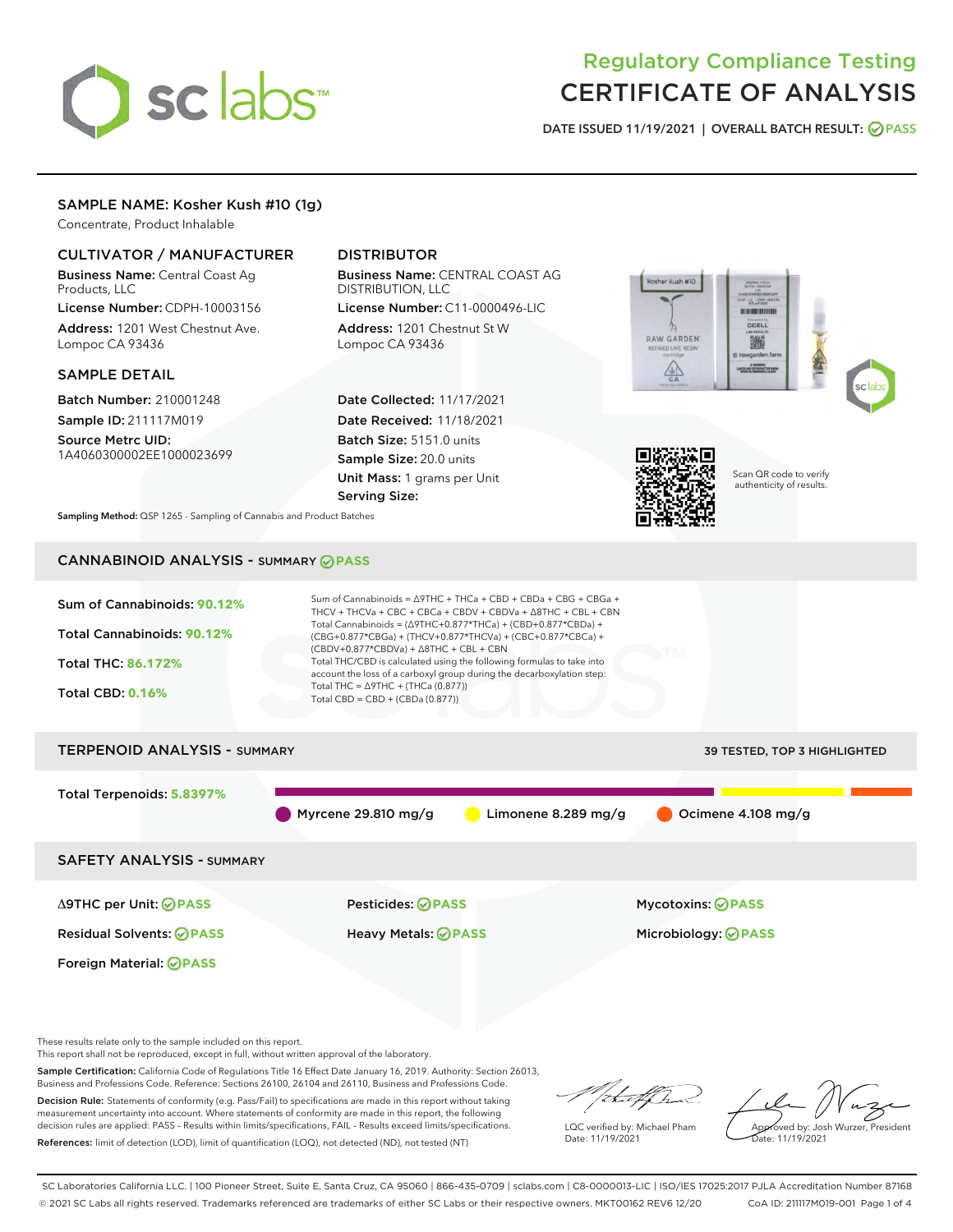



KOSHER KUSH #10 (1G) | DATE ISSUED 11/19/2021 | OVERALL BATCH RESULT: 2 PASS

#### CANNABINOID TEST RESULTS - 11/18/2021 2 PASS

Tested by high-performance liquid chromatography with diode-array detection (HPLC-DAD). **Method:** QSP 1157 - Analysis of Cannabinoids by HPLC-DAD

#### TOTAL CANNABINOIDS: **90.12%**

Total Cannabinoids (Total THC) + (Total CBD) + (Total CBG) + (Total THCV) + (Total CBC) + (Total CBDV) + ∆8THC + CBL + CBN

TOTAL THC: **86.172%** Total THC (∆9THC+0.877\*THCa)

TOTAL CBD: **0.16%**

Total CBD (CBD+0.877\*CBDa)

TOTAL CBG: 3.018% Total CBG (CBG+0.877\*CBGa)

TOTAL THCV: 0.29% Total THCV (THCV+0.877\*THCVa)

TOTAL CBC: ND Total CBC (CBC+0.877\*CBCa)

TOTAL CBDV: ND Total CBDV (CBDV+0.877\*CBDVa)

| <b>COMPOUND</b>            | LOD/LOQ<br>(mg/g) | <b>MEASUREMENT</b><br><b>UNCERTAINTY</b><br>(mg/g) | <b>RESULT</b><br>(mg/g) | <b>RESULT</b><br>(%) |
|----------------------------|-------------------|----------------------------------------------------|-------------------------|----------------------|
| <b>A9THC</b>               | 0.06 / 0.26       | ±29.643                                            | 861.72                  | 86.172               |
| <b>CBG</b>                 | 0.06 / 0.19       | ±1.189                                             | 30.18                   | 3.018                |
| <b>THCV</b>                | 0.1 / 0.2         | ±0.14                                              | 2.9                     | 0.29                 |
| <b>CBN</b>                 | 0.1/0.3           | ±0.18                                              | 2.8                     | 0.28                 |
| $\triangle$ 8THC           | 0.1/0.4           | ±0.16                                              | 2.0                     | 0.20                 |
| <b>CBD</b>                 | 0.07/0.29         | ±0.074                                             | 1.60                    | 0.160                |
| <b>THCa</b>                | 0.05/0.14         | N/A                                                | <b>ND</b>               | <b>ND</b>            |
| <b>THCVa</b>               | 0.07/0.20         | N/A                                                | <b>ND</b>               | <b>ND</b>            |
| <b>CBDa</b>                | 0.02/0.19         | N/A                                                | <b>ND</b>               | <b>ND</b>            |
| <b>CBDV</b>                | 0.04 / 0.15       | N/A                                                | <b>ND</b>               | <b>ND</b>            |
| <b>CBDVa</b>               | 0.03/0.53         | N/A                                                | <b>ND</b>               | <b>ND</b>            |
| <b>CBGa</b>                | 0.1/0.2           | N/A                                                | <b>ND</b>               | <b>ND</b>            |
| <b>CBL</b>                 | 0.06 / 0.24       | N/A                                                | <b>ND</b>               | <b>ND</b>            |
| <b>CBC</b>                 | 0.2 / 0.5         | N/A                                                | <b>ND</b>               | <b>ND</b>            |
| <b>CBCa</b>                | 0.07/0.28         | N/A                                                | <b>ND</b>               | <b>ND</b>            |
| <b>SUM OF CANNABINOIDS</b> |                   |                                                    | 901.2 mg/g              | 90.12%               |

#### **UNIT MASS: 1 grams per Unit**

| ∆9THC per Unit                         | 1120 per-package limit | 861.72 mg/unit | <b>PASS</b> |
|----------------------------------------|------------------------|----------------|-------------|
| <b>Total THC per Unit</b>              |                        | 861.72 mg/unit |             |
| <b>CBD per Unit</b>                    |                        | $1.60$ mg/unit |             |
| <b>Total CBD per Unit</b>              |                        | $1.60$ mg/unit |             |
| <b>Sum of Cannabinoids</b><br>per Unit |                        | 901.2 mg/unit  |             |
| <b>Total Cannabinoids</b><br>per Unit  |                        | 901.2 mg/unit  |             |

#### TERPENOID TEST RESULTS - 11/18/2021

Terpene analysis utilizing gas chromatography-flame ionization detection (GC-FID). **Method:** QSP 1192 - Analysis of Terpenoids by GC-FID

| <b>COMPOUND</b>         | LOD/LOQ<br>(mg/g) | <b>MEASUREMENT</b><br><b>UNCERTAINTY</b><br>(mg/g) | <b>RESULT</b><br>(mg/g)                         | <b>RESULT</b><br>(%) |
|-------------------------|-------------------|----------------------------------------------------|-------------------------------------------------|----------------------|
| <b>Myrcene</b>          | 0.008 / 0.025     | ±0.3845                                            | 29.810                                          | 2.9810               |
| Limonene                | 0.005 / 0.016     | ±0.1185                                            | 8.289                                           | 0.8289               |
| Ocimene                 | 0.011 / 0.038     | ±0.1319                                            | 4.108                                           | 0.4108               |
| $\upbeta$ Caryophyllene | 0.004 / 0.012     | ±0.1425                                            | 4.002                                           | 0.4002               |
| $\alpha$ Pinene         | 0.005 / 0.017     | ±0.0272                                            | 3.168                                           | 0.3168               |
| $\beta$ Pinene          | 0.004 / 0.014     | ±0.0260                                            | 2.257                                           | 0.2257               |
| Linalool                | 0.009 / 0.032     | ±0.0691                                            | 1.818                                           | 0.1818               |
| Terpinolene             | 0.008 / 0.026     | ±0.0284                                            | 1.387                                           | 0.1387               |
| Terpineol               | 0.016 / 0.055     | ±0.0625                                            | 1.018                                           | 0.1018               |
| $\alpha$ Humulene       | 0.009 / 0.029     | ±0.0282                                            | 0.877                                           | 0.0877               |
| Fenchol                 | 0.010 / 0.034     | ±0.0206                                            | 0.532                                           | 0.0532               |
| trans-β-Farnesene       | 0.008 / 0.025     | ±0.0151                                            | 0.426                                           | 0.0426               |
| Camphene                | 0.005 / 0.015     | ±0.0021                                            | 0.181                                           | 0.0181               |
| <b>Borneol</b>          | 0.005 / 0.016     | ±0.0054                                            | 0.128                                           | 0.0128               |
| Fenchone                | 0.009 / 0.028     | ±0.0019                                            | 0.066                                           | 0.0066               |
| $\alpha$ Phellandrene   | 0.006 / 0.020     | ±0.0008                                            | 0.060                                           | 0.0060               |
| $\alpha$ Terpinene      | 0.005 / 0.017     | ±0.0009                                            | 0.059                                           | 0.0059               |
| $\gamma$ Terpinene      | 0.006 / 0.018     | ±0.0009                                            | 0.051                                           | 0.0051               |
| Guaiol                  | 0.009 / 0.030     | ±0.0022                                            | 0.046                                           | 0.0046               |
| Nerolidol               | 0.009 / 0.028     | ±0.0028                                            | 0.044                                           | 0.0044               |
| $\alpha$ Bisabolol      | 0.008 / 0.026     | ±0.0021                                            | 0.040                                           | 0.0040               |
| Citronellol             | 0.003 / 0.010     | ±0.0015                                            | 0.030                                           | 0.0030               |
| p-Cymene                | 0.005 / 0.016     | N/A                                                | <loq< th=""><th><loq< th=""></loq<></th></loq<> | <loq< th=""></loq<>  |
| Caryophyllene<br>Oxide  | 0.010 / 0.033     | N/A                                                | <loq< th=""><th><loq< th=""></loq<></th></loq<> | <loq< th=""></loq<>  |
| Sabinene                | 0.004 / 0.014     | N/A                                                | ND                                              | ND                   |
| 3 Carene                | 0.005 / 0.018     | N/A                                                | <b>ND</b>                                       | <b>ND</b>            |
| Eucalyptol              | 0.006 / 0.018     | N/A                                                | ND                                              | ND                   |
| Sabinene Hydrate        | 0.006 / 0.022     | N/A                                                | ND                                              | ND                   |
| (-)-Isopulegol          | 0.005 / 0.016     | N/A                                                | ND                                              | ND                   |
| Camphor                 | 0.006 / 0.019     | N/A                                                | ND                                              | <b>ND</b>            |
| Isoborneol              | 0.004 / 0.012     | N/A                                                | ND                                              | ND                   |
| Menthol                 | 0.008 / 0.025     | N/A                                                | ND                                              | ND                   |
| Nerol                   | 0.003 / 0.011     | N/A                                                | <b>ND</b>                                       | ND                   |
| R-(+)-Pulegone          | 0.003 / 0.011     | N/A                                                | <b>ND</b>                                       | ND                   |
| Geraniol                | 0.002 / 0.007     | N/A                                                | ND                                              | ND                   |
| <b>Geranyl Acetate</b>  | 0.004 / 0.014     | N/A                                                | ND                                              | ND                   |
| $\alpha$ Cedrene        | 0.005 / 0.016     | N/A                                                | <b>ND</b>                                       | ND                   |
| Valencene               | 0.009 / 0.030     | N/A                                                | ND                                              | ND                   |
| Cedrol                  | 0.008 / 0.027     | N/A                                                | <b>ND</b>                                       | ND                   |
| <b>TOTAL TERPENOIDS</b> |                   |                                                    | 58.397 mg/g                                     | 5.8397%              |

SC Laboratories California LLC. | 100 Pioneer Street, Suite E, Santa Cruz, CA 95060 | 866-435-0709 | sclabs.com | C8-0000013-LIC | ISO/IES 17025:2017 PJLA Accreditation Number 87168 © 2021 SC Labs all rights reserved. Trademarks referenced are trademarks of either SC Labs or their respective owners. MKT00162 REV6 12/20 CoA ID: 211117M019-001 Page 2 of 4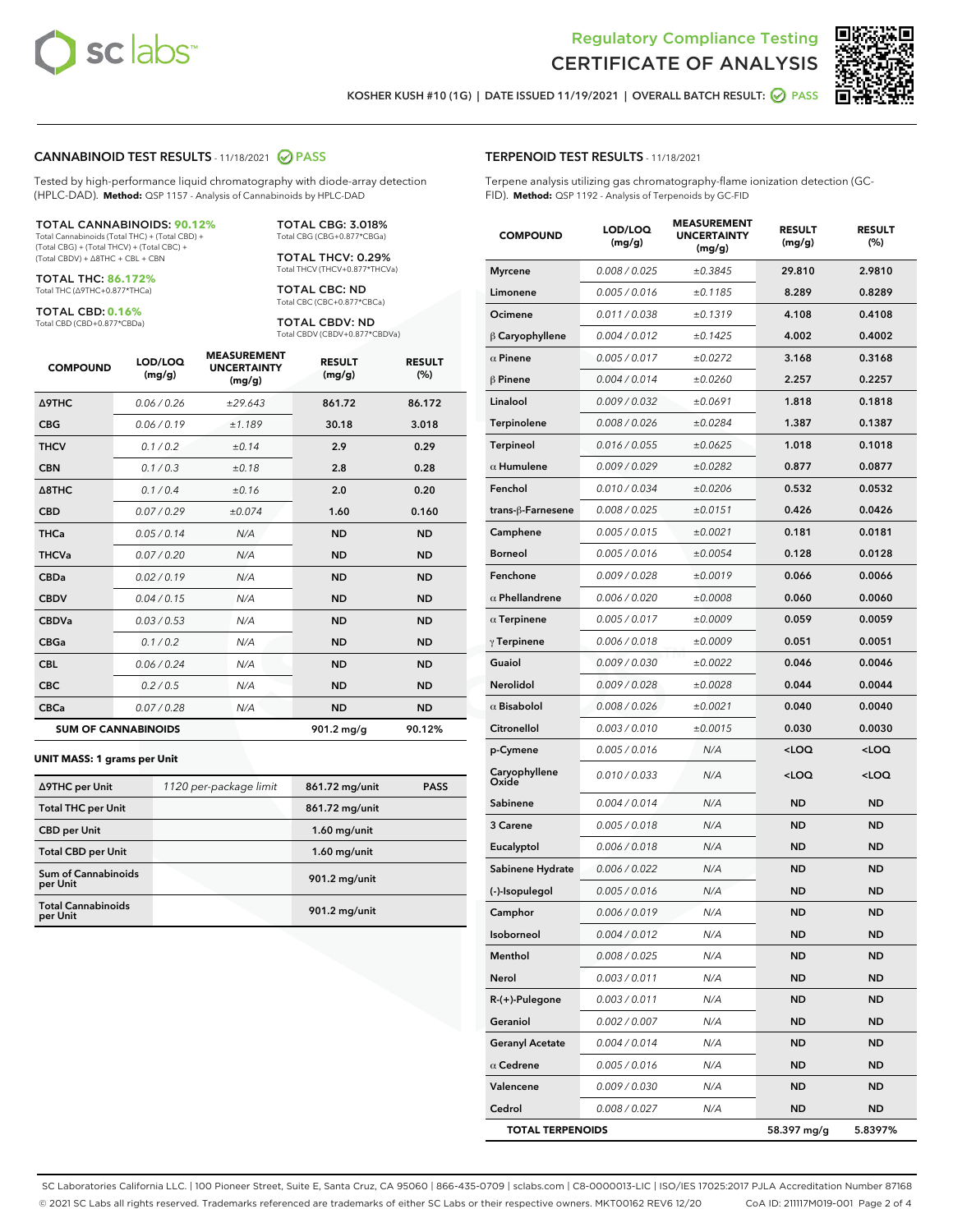



KOSHER KUSH #10 (1G) | DATE ISSUED 11/19/2021 | OVERALL BATCH RESULT: @ PASS

#### CATEGORY 1 PESTICIDE TEST RESULTS - 11/18/2021 @ PASS

Pesticide and plant growth regulator analysis utilizing high-performance liquid chromatography-mass spectrometry (HPLC-MS) or gas chromatography-mass spectrometry (GC-MS). \*GC-MS utilized where indicated. **Method:** QSP 1212 - Analysis of Pesticides and Mycotoxins by LC-MS or QSP 1213 - Analysis of Pesticides by GC-MS

| <b>COMPOUND</b>             | LOD/LOQ<br>$(\mu g/g)$ | <b>ACTION</b><br><b>LIMIT</b><br>$(\mu q/q)$ | <b>MEASUREMENT</b><br><b>UNCERTAINTY</b><br>$(\mu g/g)$ | <b>RESULT</b><br>$(\mu g/g)$ | <b>RESULT</b> |
|-----------------------------|------------------------|----------------------------------------------|---------------------------------------------------------|------------------------------|---------------|
| Aldicarb                    | 0.03 / 0.08            | $\ge$ LOD                                    | N/A                                                     | <b>ND</b>                    | <b>PASS</b>   |
| Carbofuran                  | 0.02 / 0.05            | $\ge$ LOD                                    | N/A                                                     | <b>ND</b>                    | <b>PASS</b>   |
| Chlordane*                  | 0.03 / 0.08            | $\ge$ LOD                                    | N/A                                                     | <b>ND</b>                    | <b>PASS</b>   |
| Chlorfenapyr*               | 0.03/0.10              | $\ge$ LOD                                    | N/A                                                     | <b>ND</b>                    | <b>PASS</b>   |
| Chlorpyrifos                | 0.02 / 0.06            | $\ge$ LOD                                    | N/A                                                     | <b>ND</b>                    | <b>PASS</b>   |
| Coumaphos                   | 0.02 / 0.07            | $\ge$ LOD                                    | N/A                                                     | <b>ND</b>                    | <b>PASS</b>   |
| Daminozide                  | 0.02 / 0.07            | $\ge$ LOD                                    | N/A                                                     | <b>ND</b>                    | <b>PASS</b>   |
| <b>DDVP</b><br>(Dichlorvos) | 0.03/0.09              | $\ge$ LOD                                    | N/A                                                     | <b>ND</b>                    | <b>PASS</b>   |
| Dimethoate                  | 0.03 / 0.08            | $\ge$ LOD                                    | N/A                                                     | <b>ND</b>                    | <b>PASS</b>   |
| Ethoprop(hos)               | 0.03/0.10              | $\ge$ LOD                                    | N/A                                                     | <b>ND</b>                    | <b>PASS</b>   |
| Etofenprox                  | 0.02/0.06              | $>$ LOD                                      | N/A                                                     | <b>ND</b>                    | <b>PASS</b>   |
| Fenoxycarb                  | 0.03 / 0.08            | $\ge$ LOD                                    | N/A                                                     | <b>ND</b>                    | <b>PASS</b>   |
| Fipronil                    | 0.03/0.08              | $>$ LOD                                      | N/A                                                     | <b>ND</b>                    | <b>PASS</b>   |
| Imazalil                    | 0.02 / 0.06            | $\ge$ LOD                                    | N/A                                                     | <b>ND</b>                    | <b>PASS</b>   |
| Methiocarb                  | 0.02 / 0.07            | $\ge$ LOD                                    | N/A                                                     | <b>ND</b>                    | <b>PASS</b>   |
| Methyl<br>parathion         | 0.03/0.10              | $>$ LOD                                      | N/A                                                     | <b>ND</b>                    | <b>PASS</b>   |
| <b>Mevinphos</b>            | 0.03/0.09              | $>$ LOD                                      | N/A                                                     | <b>ND</b>                    | <b>PASS</b>   |
| Paclobutrazol               | 0.02 / 0.05            | $>$ LOD                                      | N/A                                                     | <b>ND</b>                    | <b>PASS</b>   |
| Propoxur                    | 0.03/0.09              | $\ge$ LOD                                    | N/A                                                     | <b>ND</b>                    | <b>PASS</b>   |
| Spiroxamine                 | 0.03 / 0.08            | $\ge$ LOD                                    | N/A                                                     | <b>ND</b>                    | <b>PASS</b>   |
| Thiacloprid                 | 0.03/0.10              | $\ge$ LOD                                    | N/A                                                     | <b>ND</b>                    | <b>PASS</b>   |

#### CATEGORY 2 PESTICIDE TEST RESULTS - 11/18/2021 @ PASS

| <b>COMPOUND</b>          | LOD/LOO<br>$(\mu g/g)$ | <b>ACTION</b><br>LIMIT<br>$(\mu g/g)$ | <b>MEASUREMENT</b><br><b>UNCERTAINTY</b><br>$(\mu g/g)$ | <b>RESULT</b><br>$(\mu g/g)$ | <b>RESULT</b> |  |
|--------------------------|------------------------|---------------------------------------|---------------------------------------------------------|------------------------------|---------------|--|
| Abamectin                | 0.03/0.10              | 0.1                                   | N/A                                                     | <b>ND</b>                    | <b>PASS</b>   |  |
| Acephate                 | 0.02/0.07              | 0.1                                   | N/A                                                     | <b>ND</b>                    | <b>PASS</b>   |  |
| Acequinocyl              | 0.02/0.07              | 0.1                                   | N/A                                                     | <b>ND</b>                    | <b>PASS</b>   |  |
| Acetamiprid              | 0.02 / 0.05            | 0.1                                   | N/A                                                     | <b>ND</b>                    | <b>PASS</b>   |  |
| Azoxystrobin             | 0.02/0.07              | 0.1                                   | N/A                                                     | <b>ND</b>                    | <b>PASS</b>   |  |
| <b>Bifenazate</b>        | 0.01 / 0.04            | 0.1                                   | N/A                                                     | <b>ND</b>                    | <b>PASS</b>   |  |
| <b>Bifenthrin</b>        | 0.02 / 0.05            | 3                                     | N/A                                                     | <b>ND</b>                    | <b>PASS</b>   |  |
| <b>Boscalid</b>          | 0.03/0.09              | 0.1                                   | N/A                                                     | <b>ND</b>                    | <b>PASS</b>   |  |
| Captan                   | 0.19/0.57              | 0.7                                   | N/A                                                     | <b>ND</b>                    | <b>PASS</b>   |  |
| Carbaryl                 | 0.02/0.06              | 0.5                                   | N/A                                                     | <b>ND</b>                    | <b>PASS</b>   |  |
| Chlorantranilip-<br>role | 0.04/0.12              | 10                                    | N/A                                                     | <b>ND</b>                    | <b>PASS</b>   |  |
| Clofentezine             | 0.03/0.09              | 0.1                                   | N/A                                                     | <b>ND</b>                    | <b>PASS</b>   |  |

#### CATEGORY 2 PESTICIDE TEST RESULTS - 11/18/2021 continued

| <b>COMPOUND</b>               | LOD/LOQ<br>(µg/g) | <b>ACTION</b><br><b>LIMIT</b><br>$(\mu g/g)$ | <b>MEASUREMENT</b><br><b>UNCERTAINTY</b><br>$(\mu g/g)$ | <b>RESULT</b><br>(µg/g) | <b>RESULT</b> |
|-------------------------------|-------------------|----------------------------------------------|---------------------------------------------------------|-------------------------|---------------|
| Cyfluthrin                    | 0.12 / 0.38       | $\overline{c}$                               | N/A                                                     | ND                      | <b>PASS</b>   |
| Cypermethrin                  | 0.11 / 0.32       | $\mathcal{I}$                                | N/A                                                     | ND                      | <b>PASS</b>   |
| <b>Diazinon</b>               | 0.02 / 0.05       | 0.1                                          | N/A                                                     | <b>ND</b>               | <b>PASS</b>   |
| Dimethomorph                  | 0.03 / 0.09       | 2                                            | N/A                                                     | ND                      | <b>PASS</b>   |
| Etoxazole                     | 0.02 / 0.06       | 0.1                                          | N/A                                                     | ND                      | <b>PASS</b>   |
| Fenhexamid                    | 0.03 / 0.09       | 0.1                                          | N/A                                                     | ND                      | <b>PASS</b>   |
| Fenpyroximate                 | 0.02 / 0.06       | 0.1                                          | N/A                                                     | <b>ND</b>               | <b>PASS</b>   |
| Flonicamid                    | 0.03 / 0.10       | 0.1                                          | N/A                                                     | ND                      | <b>PASS</b>   |
| Fludioxonil                   | 0.03 / 0.10       | 0.1                                          | N/A                                                     | ND                      | <b>PASS</b>   |
| Hexythiazox                   | 0.02 / 0.07       | 0.1                                          | N/A                                                     | ND                      | <b>PASS</b>   |
| Imidacloprid                  | 0.04 / 0.11       | 5                                            | N/A                                                     | ND                      | <b>PASS</b>   |
| Kresoxim-methyl               | 0.02 / 0.07       | 0.1                                          | N/A                                                     | ND                      | <b>PASS</b>   |
| Malathion                     | 0.03 / 0.09       | 0.5                                          | N/A                                                     | <b>ND</b>               | <b>PASS</b>   |
| Metalaxyl                     | 0.02 / 0.07       | $\overline{c}$                               | N/A                                                     | ND                      | <b>PASS</b>   |
| Methomyl                      | 0.03 / 0.10       | 1                                            | N/A                                                     | ND                      | <b>PASS</b>   |
| Myclobutanil                  | 0.03 / 0.09       | 0.1                                          | N/A                                                     | <b>ND</b>               | <b>PASS</b>   |
| Naled                         | 0.02 / 0.07       | 0.1                                          | N/A                                                     | ND                      | <b>PASS</b>   |
| Oxamyl                        | 0.04 / 0.11       | 0.5                                          | N/A                                                     | ND                      | <b>PASS</b>   |
| Pentachloronitro-<br>benzene* | 0.03 / 0.09       | 0.1                                          | N/A                                                     | ND                      | <b>PASS</b>   |
| Permethrin                    | 0.04 / 0.12       | 0.5                                          | N/A                                                     | ND                      | <b>PASS</b>   |
| Phosmet                       | 0.03 / 0.10       | 0.1                                          | N/A                                                     | ND                      | <b>PASS</b>   |
| Piperonylbu-<br>toxide        | 0.02 / 0.07       | 3                                            | N/A                                                     | ND                      | <b>PASS</b>   |
| Prallethrin                   | 0.03 / 0.08       | 0.1                                          | N/A                                                     | ND                      | <b>PASS</b>   |
| Propiconazole                 | 0.02 / 0.07       | 0.1                                          | N/A                                                     | ND                      | <b>PASS</b>   |
| Pyrethrins                    | 0.04 / 0.12       | 0.5                                          | N/A                                                     | ND                      | <b>PASS</b>   |
| Pyridaben                     | 0.02 / 0.07       | 0.1                                          | N/A                                                     | <b>ND</b>               | <b>PASS</b>   |
| Spinetoram                    | 0.02 / 0.07       | 0.1                                          | N/A                                                     | ND                      | <b>PASS</b>   |
| Spinosad                      | 0.02 / 0.07       | 0.1                                          | N/A                                                     | ND                      | <b>PASS</b>   |
| Spiromesifen                  | 0.02 / 0.05       | 0.1                                          | N/A                                                     | <b>ND</b>               | <b>PASS</b>   |
| Spirotetramat                 | 0.02 / 0.06       | 0.1                                          | N/A                                                     | ND                      | <b>PASS</b>   |
| Tebuconazole                  | 0.02 / 0.07       | 0.1                                          | N/A                                                     | ND                      | <b>PASS</b>   |
| Thiamethoxam                  | 0.03 / 0.10       | 5                                            | N/A                                                     | <b>ND</b>               | <b>PASS</b>   |
| Trifloxystrobin               | 0.03 / 0.08       | 0.1                                          | N/A                                                     | <b>ND</b>               | <b>PASS</b>   |

SC Laboratories California LLC. | 100 Pioneer Street, Suite E, Santa Cruz, CA 95060 | 866-435-0709 | sclabs.com | C8-0000013-LIC | ISO/IES 17025:2017 PJLA Accreditation Number 87168 © 2021 SC Labs all rights reserved. Trademarks referenced are trademarks of either SC Labs or their respective owners. MKT00162 REV6 12/20 CoA ID: 211117M019-001 Page 3 of 4